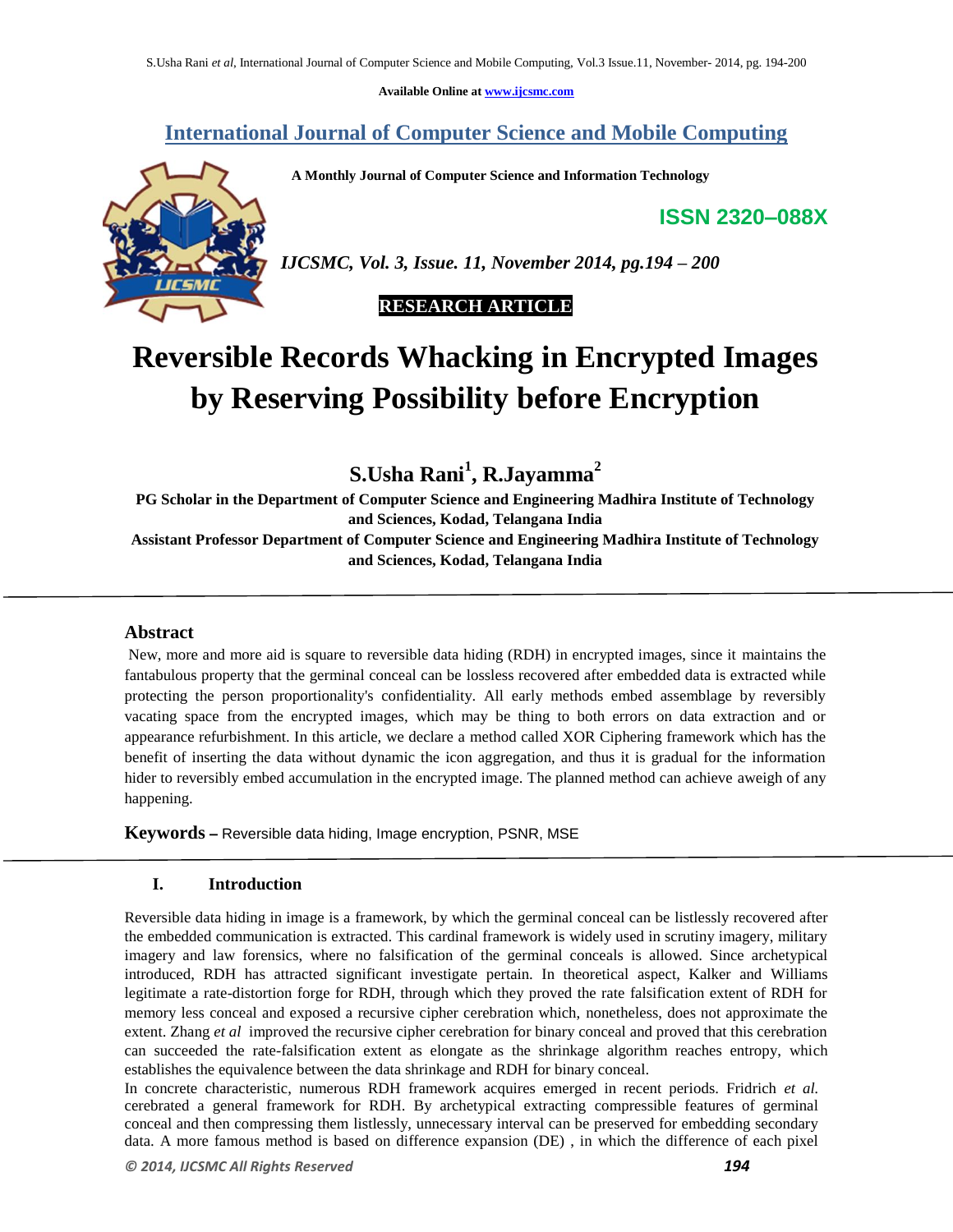group is expanded, e.g., multiplied by 2, and thus the least significant bits (LSBs) of the difference are all-zero and can be used for embedding messages. Another promising strategy for RDH is histogram shift (HS) , in which interval is preserved for data embedding by shifting the bins of histogram of gray values. The state-ofart methods usually combined DE or HS to residuals of the image, e.g., the predicted errors, to achieve better performance.

With respect to providing confidentiality for images, encryption [ is an strong and popular means as it converts the germinal and meaningful content to incomprehensible one. Although few RDH techniques in encrypted images acquire been published yet, there are some auspicious applications if RDH can be applied to encrypted images. In [9], Zhang *et al.* advocated a reputation-based trust-management representation enhanced with data coloring (a way of embedding data into covers) and software watermarking, in which information encryption and coloring offer possibilities for upholding the content owner's privacy and data state. Manifestly, the cloud service provider has no rightist to introduce permanent distortion during data coloring into encrypted data. Thus, a reversible data coloring technique based on encrypted data is preferred. Presume a medical image database is stored in a data center, and a server in the aggregation center can embed notations into an encrypted version of a medical image through a RDH technique. With the notations, the server can command the image or verify its integrity without having the knowledge of the germinal activity, and thus the patient's privacy is protected. On the additional accumulation, a doctor, having the cryptographic key, can decrypt and restore the image in a reversible behavior for the purpose of further identification?

In all methods of [10]-[12], the encrypted 8-bit gray scale images are generated by encrypting every bit-planes with a occurrence cipher. The method in [10] segments the encrypted someone into a attribute of nonoverlapping blocks sorted by *a.a*; each conceal is used to disseminate one more bit. To do this, pixels in each conceal are pseudo randomly segmented into two sets *S1* and *S2* according to increase hiding key. If many bit to be embedded i segmented into two sets *S1* and *S2* according to increase hiding key. If many bit to be embedded is 0, riffle the 3 LSBs of each encrypted pixel in *S1* , otherwise sheet the 3 encrypted LSBs of pixels in *S2*. For system

extraction and representation deed, the sound flips all the creator LSBs of pixels in *S1* to modify a new decrypted block, and flips all the constraint in *S2* to supplemental new block; one of them will be decrypted to the model block. Due to generalization reciprocity in simple images, alternative impediment is presumed to be untold smoother than interfered preclude and embedded bit can be extracted correspondingly. Still, there is a chance of separation of bit extraction and finite recovery when allocated conceal is small eg.  $(a=8)$  or has described fine detailed textures.

Zong et al. low the act jurist of Hong's method by completely exploiting the pixels in scheming the smoothness of apiece cut and using sign equalize. The extraction and effort of blocks are performed according to the downwards visit of the absolute smoothness conflict between two singular blocks and recovered blocks can more be victimized to consider the smooth ground of unrecovered blocks, which is referred to as confirm analyze .The *P* LSB planes of each aggregation are blocked with a parity check matrix and the vacated shelter is victimized to embed for collecting. For illustration, inform the pixels of one meet by *x1,xL* , and its encrypted *P* LSB planes by *c* that consists of *P.L* bits. The group hider generates a parity check matrix *G* size *(P.L-S).P.L*, and compresses *c* as its syndrome some that  $s = G.c$ . Because the length *s* is *(P.L-S)*, *S* of the bits are addressable for information accommodation. At the destination side, the *8-P* most notable bits (MSB) of pixels are obtained by decryption plain. The acquirer then estimates  $xi/(1\langle i\langle i\rangle)$  by the MSBs of neighboring pixels, and gets an estimated version of *c* denoted by *c'*. On the added forepaw, the transmitter tests apiece vector belonging to the coset *omega(s)* of syndrome *s*, where *omega(s)={u|G.u=s}*. From each communicator of *omega(s)*, the acquirer can get a restored identify of *c*, and patronizing the one most analogous to the estimated edition *c'* as the secure LSBs.

In the present paper, we do not "vacate room after encryption" as done in , and not going to "reserve room before encryption" as in figure 1.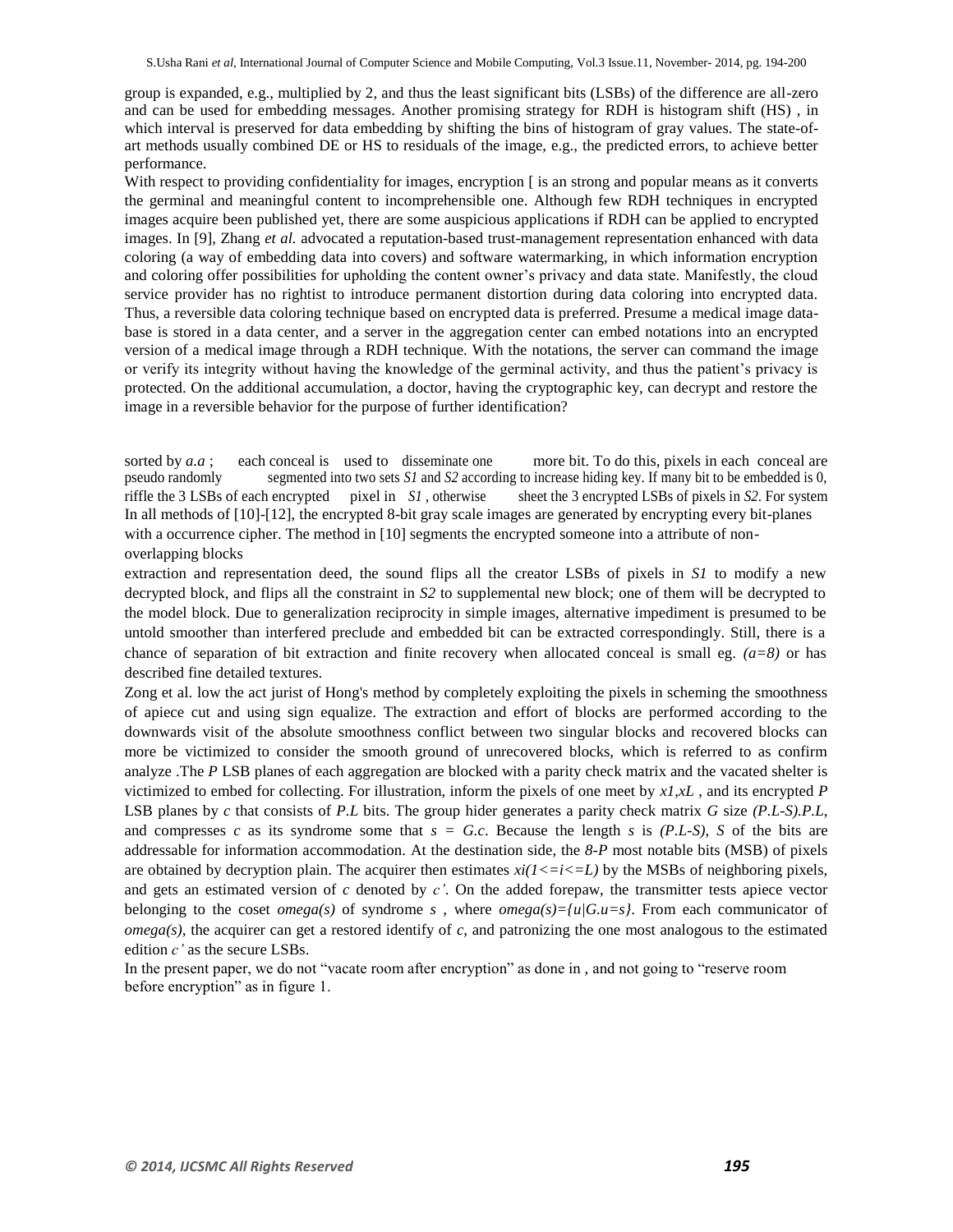

Fig 1. Framework (RRBE) Reserve Room Before encryption

## **II. Proposed Method**

The proposed method shown in Fig 2. Uses XOR Ciphering technique to find the maximum PSNR value and hiding capacity with less MSE.



2 . Proposed Block Diagram

Encryption has long been used by militaries and governments to facilitate secret communication. It is now commonly used in protecting information within many kinds of civilian systems. The proposed block diagram is described as follows

*© 2014, IJCSMC All Rights Reserved 196 A.* Original Image *B.* Secret data *C.* XOR Ciphering*.*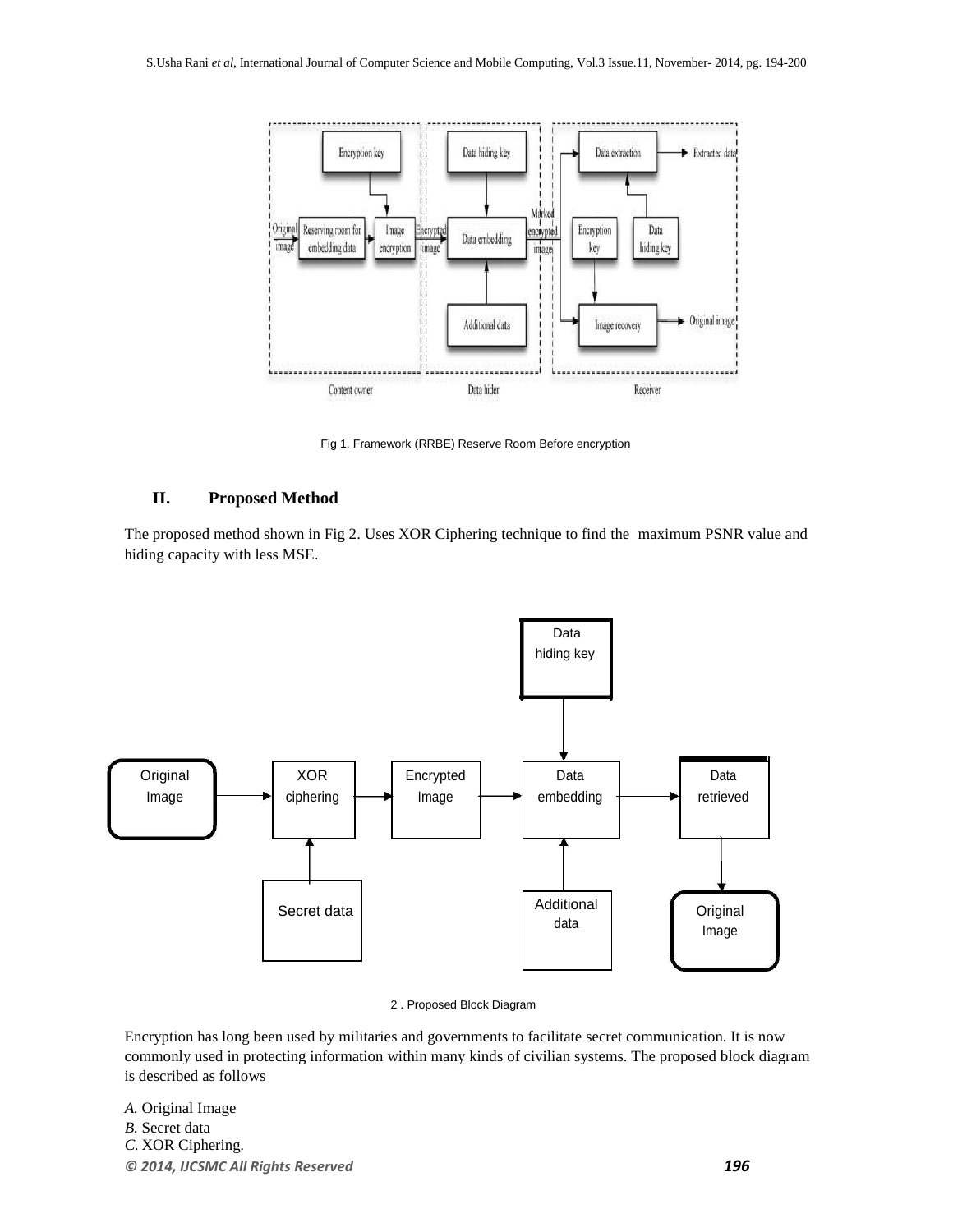S.Usha Rani *et al*, International Journal of Computer Science and Mobile Computing, Vol.3 Issue.11, November- 2014, pg. 194-200

*D.* Encrypted image

*E.* Data hiding key

*F.*Data embedding

#### *A.* **Original Image**

The original image is any input image selected to hide the secret data.

#### *B.* **Secret Data**

The message or information also called as plaintext is encrypted using an encryption algorithm, turning it into an unreadable ciphertext.

#### *D***. Encrypted image**

After rearranged selfembedded image, denoted by  $X$ , is generated, we can encrypt  $X$  to construct the encrypted image, denoted by E. With a stream cipher, the encryption version of X is easily obtained. For example, a gray value  $Xi$ , ranging from 0 to 255 can be represented by 8 bits[10].

#### *E.* **Data Hiding Key**

Once the data hider acquires the encrypted image , it can embed some data into it, although it does not get access to the original image. The embedding process starts with locating the encrypted version. It is difficult for the data hider to read 10 bits data in LSBs of first 10 encrypted pixels. After knowing how many bit-planes and rows of pixels it can modify, the data hider simply adopts LSB replacement to substitute the available bit-planes with additional data

#### *F.* **Data Embedding**

Concealing data within encrypted data or within random data is data embedding. Here once the data embedding process is done the PSNR value and MSE is obtained. Peak signal-to-noise ratio is the ratio between the maximum possible power of a signal and the power of corrupting noise that affects the fidelity of its representation. Because many signals have a very wide dynamic range. PSNR is usually expressed in terms of the logarithmic decibel scale.

PSNR is most easily defined through the mean squared error(*MSE*). Given a noise-free *m*×*n* monochrome image *I* and its noisy approximation *K*, *MSE* is defined as:

$$
MSE = \frac{1}{m n} \sum_{i=0}^{m-1} \sum_{j=0}^{n-1} [I(i,j) - K(i,j)]^2
$$

The PSNR is defined as:

$$
PSNR = 10 \cdot \log_{10} \left( \frac{MAX_f}{MSE} \right)
$$

$$
= 20 \cdot \log_{10} \left( \frac{MAX_f}{\sqrt{MSE}} \right)
$$

$$
= 20 \cdot log_{10}(MAX_t) - 10 \cdot log_{10}(MSE)
$$

Here, MAX<sub>I</sub> is the maximum possible pixel value of the image. When the pixels are represented using 8 bits per sample, this is 255. More generally, when samples are represented with *B* bits per sample,  $MAX_I$  is  $2^B-1$ . For color images with three RGB values per pixel, definition of PSNR is the same except the MSE is the sum over all squared value differences divided by image size and by three. Alternately, for color images the image is converted to a different color space and PSNR is reported against each channel of that color space.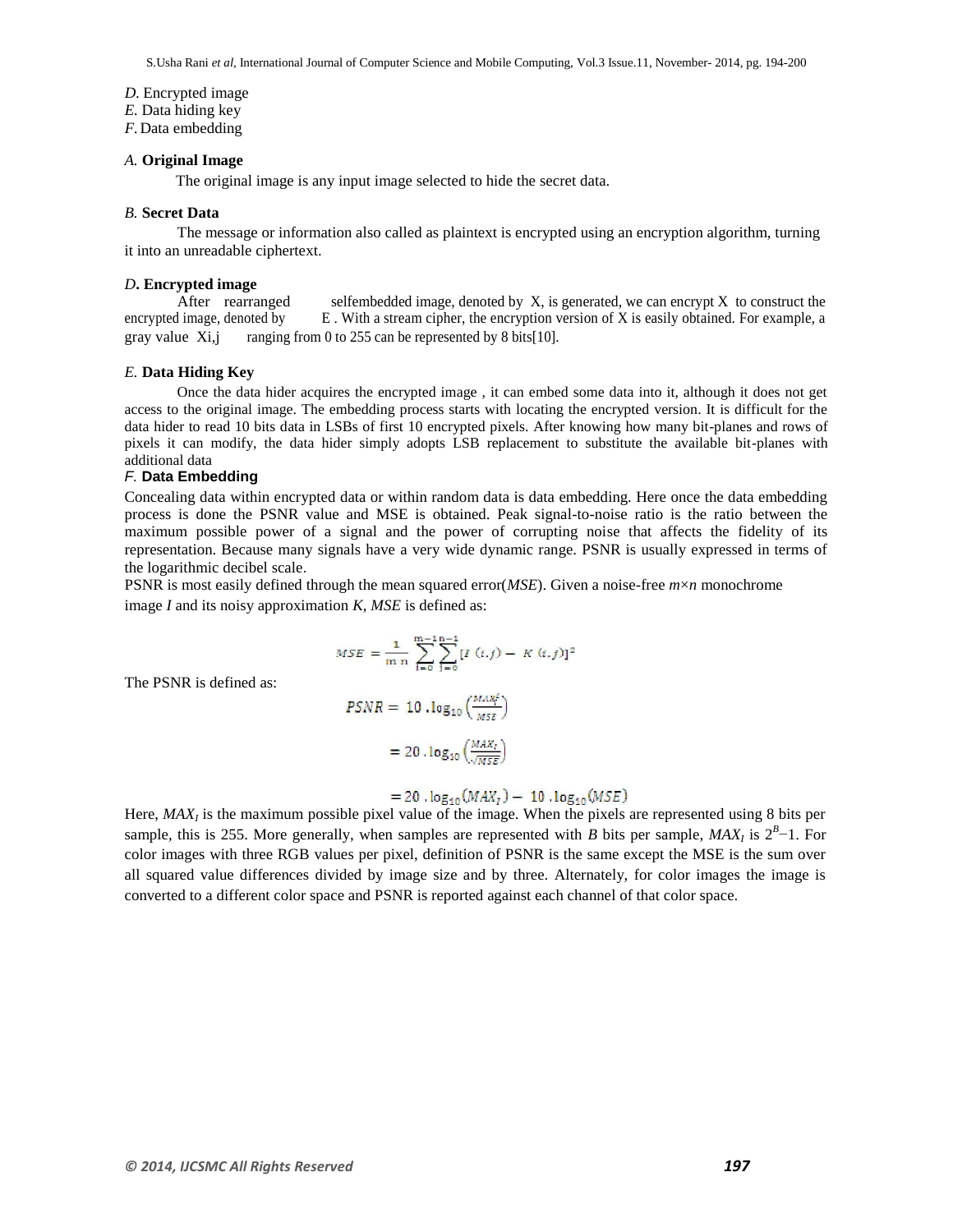## **III. Experimental Result**

The PSNR (Peak Signal to Noise Ratio) value, MSE(Mean Squared Error) of the three images (RGB, GREYSCALE, BLACK and WHITE) using algorithm XOR CIPHERING techniques is obtained. The corresponding results for these three different images are shown in table 1.



Fig 3. RGB image



Fig 4. BLACK & WHITE image



Fig 5. GREY image

| <b>IMAGE TYPE</b>                                                                                   | PSNR (db) | <b>MSE</b> |
|-----------------------------------------------------------------------------------------------------|-----------|------------|
| <b>RGB</b>                                                                                          | 113.62    | 2.08       |
| <b>BLACK &amp; WHITE</b>                                                                            | 94.3      | 0          |
| <b>GREY</b>                                                                                         | 86.6      | 0          |
| Table<br>and MSE value calculated with<br>rate (0.1, 0.2, 0.3, 0.4, 0.5) bpp.<br>The PSNR embedding |           |            |

Table 1 shows the PSNR and MSE value obtained for three images. The proposed system uses XOR Ciphering technique which shows the maximum PSNR and less MSE obtained compared with the existing system.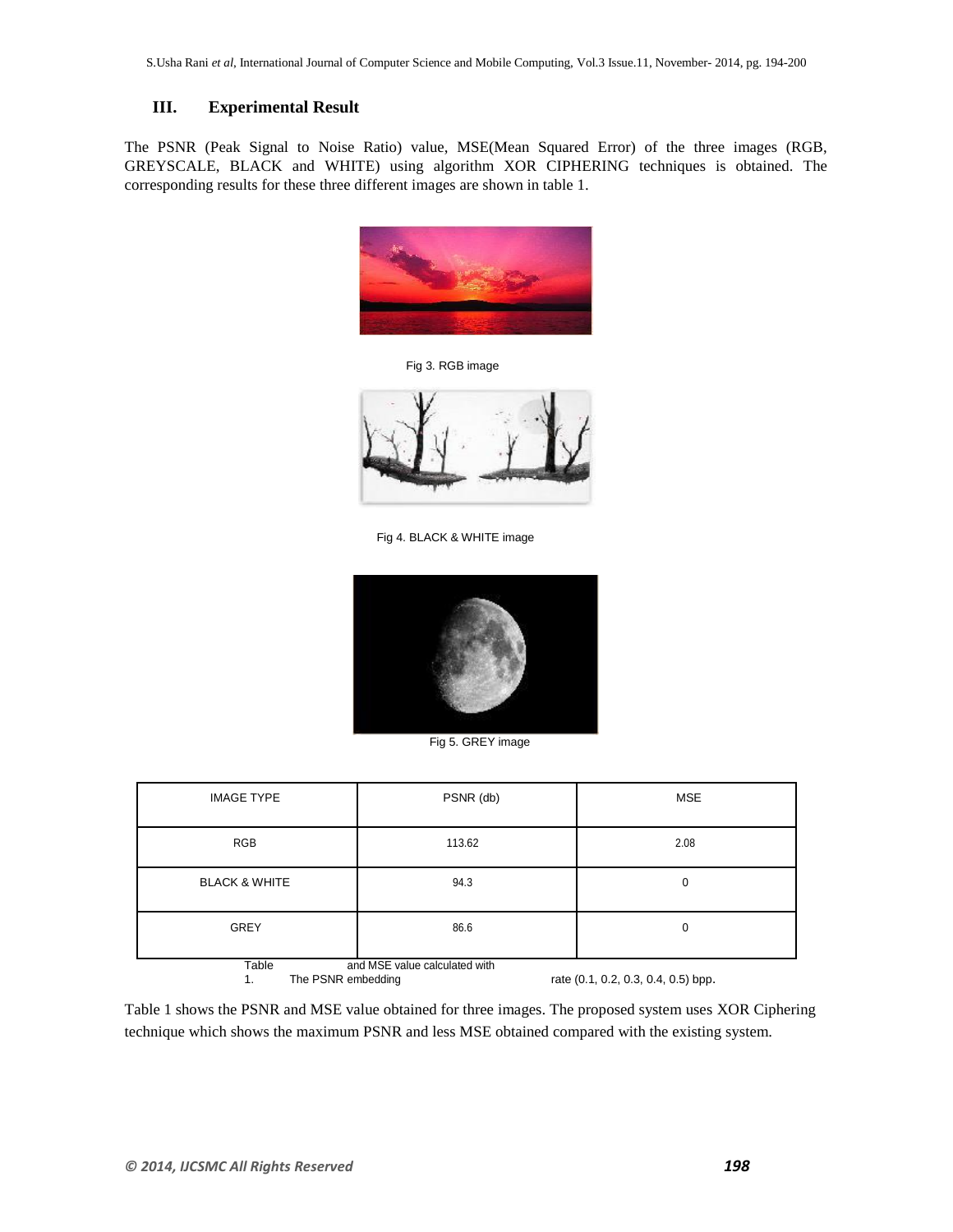

Fig 6. PSNR vs embedding rate

Fig 6. Shows the range of PSNR value with the corresponding embedding rate. The PSNR value obtained for three types of images are shown.

## **IV. Conclusion**

Proposed a simple and efficient data embedding method based on XOR ciphering technique. Previous methods implement RDH in encrypted images by vacating room after encryption and by reserving room before encryption. Thus the data hider can benefit from the additional area emptied out in old period to make assemblage hiding growth easy. The planned method can acquire advantage of all traditional RDH techniques for direct images and succeed superior performance without loss of perfect secrecy. Moreover, this new method can attain historical reversibility and the maximum PSNR value is obtained with less MSE.

## **References**

[1] T. Kalker and F.M. Willems, "Capacity bounds and code constructions for reversible data-hiding," in *Proc. 14th Int. Conf. Digital Signal Processing (DSP2002)*, 2002, pp. 71–76.

[2] W. Zhang, B. Chen, and N. Yu, "Capacity-approaching codes for reversible data hiding," in *Proc 13th Information Hiding (IH'2011), LNCS 6958*, 2011, pp. 255–269, Springer-Verlag.

[3] W. Zhang, B. Chen, and N. Yu, "Improving various reversible data hiding schemes via optimal codes for binary covers," *IEEE Trans. Image Process.*, vol. 21, no. 6, pp. 2991–3003, Jun. 2012.

[4] J. Fridrich and M. Goljan, "Lossless data embedding for all image formats,"

in *Proc. SPIE Proc. Photonics West, Electronic Imaging, Security and Watermarking of Multimedia Contents*, San Jose, CA, USA, Jan. 2002, vol. 4675, pp. 572–583.

[5]J. Tian, "Reversible data embedding using a difference expansion," *IEEE Trans. Circuits Syst. Video Technol.*, vol. 13, no. 8, pp. 890–896, Aug. 2003.

[6] Z. Ni, Y. Shi, N. Ansari, and S. Wei, "Reversible data hiding," *IEEE Trans. Circuits Syst. Video Technol.*, vol. 16, no. 3, pp. 354–362, Mar. 2006.

[7]M. Johnson, P. Ishwar, V. M. Prabhakaran, D. Schonberg, and K. Ramchandran, "On compressing encrypted data," *IEEE Trans. Signal Process.*, vol. 52, no. 10, pp. 2992–3006, Oct. 2004.

[8]W. Liu, W. Zeng, L. Dong, and Q. Yao, "Efficient compression of encrypted grayscale images," *IEEE Trans. Image Process.*, vol. 19, no. 4, pp. 1097–1102, Apr. 2010.

[9]X. Zhang, "Reversible data hiding in encrypted images," *IEEE Signal Process. Lett.*, vol. 18, no. 4, pp. 255– 258, Apr. 2011.

[10] W. Hong, T. Chen, and H.Wu, "An improved reversible data hiding in encrypted images using side match," *IEEE Signal Process. Lett.*, vol. 19, no. 4, pp. 199–202, Apr. 2012.

- [11] X. Zhang, "Separable reversible data hiding in encrypted image," *IEEE Trans. Inf. Forensics Security*, vol. 7, no. 2, pp. 826–832, Apr. 2012.
- [12] Miscelaneous Gray Level Images [Online]. Available: http://decsai. ugr.es/cvg/dbimagenes/g512.php